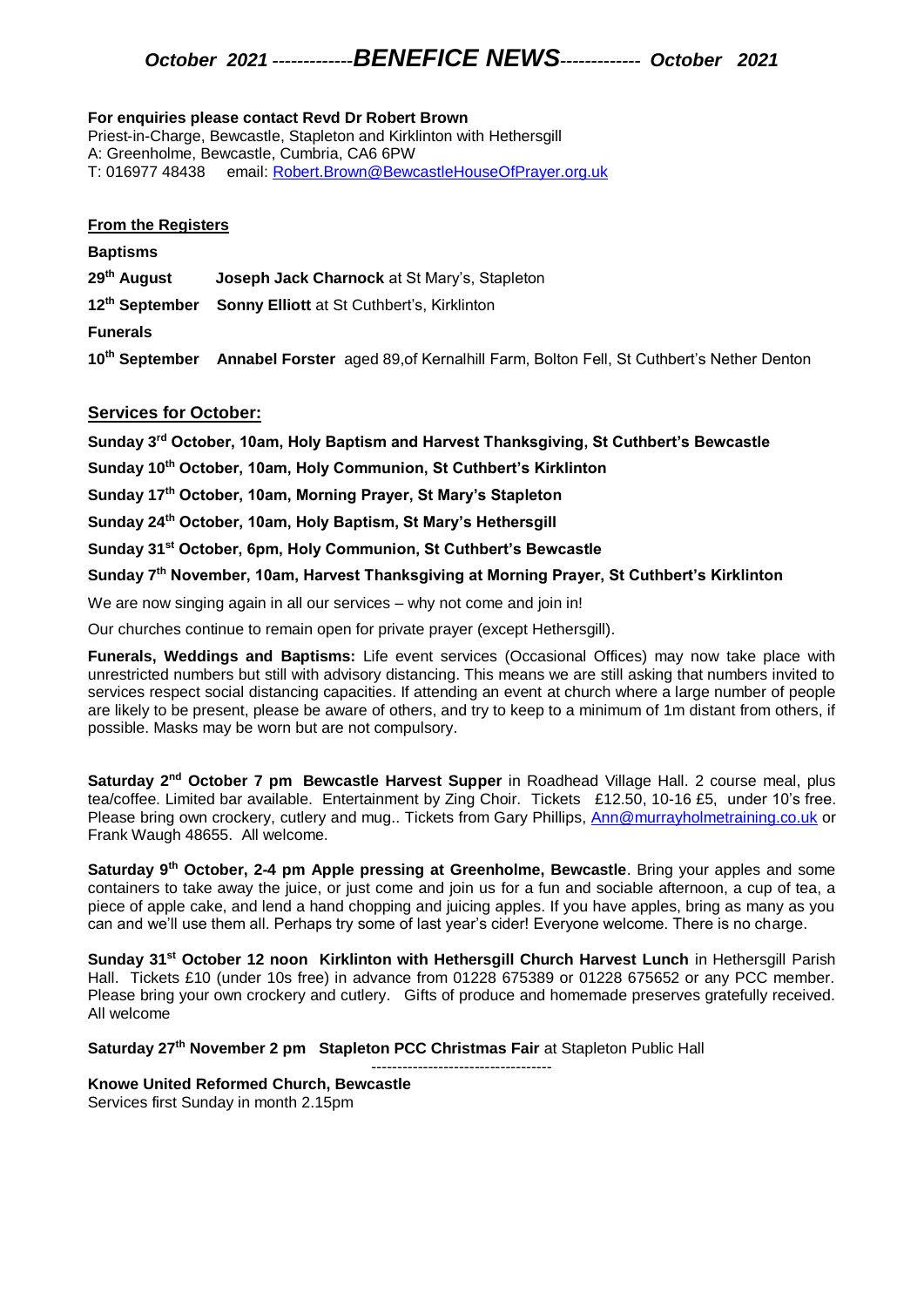# *October 2021----------BENEFICE NEWS-----------October 2021*

Dear Friends,

 Autumn. The year turns and turns about. The leaves colour as they lose their chlorophyll green. The goodness from the grass has gone. Swallows have gathered, fed, and fled. Goldfinches flock, in their scores, the hedgerows, and starlings assemble at dusk. Fields are drained of lambs by bustling marts and cattle head for the stalls. Hedgehogs seek the leaf-piles and bees huddle round their honey on the comb. Queen wasps and bumbles crawl into sheltered cracks for the long sleep. Solo robins sing their pretty, mournful tunes. Soil becomes sodden and cold as death, as darkness, like thick, dank mist, draws its cloak ever tighter round the shoulders of the day. Romantic Keats calls it the "season of mists and mellow fruitfulness", and so it may be. But that is to miss the folding-away, the battening-down, the preparations for the coming storm that is winter, when all is laid bare to the biting winds and cold, driving rain. As Maddy Prior sings of the Bewcastle Fells, 'the bare bones of a tree give some shelter to me.'

 But we aren't there yet! And autumn does have its own glory. Not in the sense that Christless Keats gives, but like, perhaps, Gerard Manley Hopkins, with his sharp eye to God's saturating presence, might say, that even here, 'the world is charged with the glory of God. It will flame out, like shining from shook foil.' For the dying that is autumn explodes with breath-taking beauty. As the beech, the oak, the birch, the cherry and the larch turn, they fill the heart with an ache that bursts the spirit within to give glory back to God, even in the midst of death. And is that not a strange thing to realise, beauty in death?

 There is something here for us, too, in this preparation for the end of the year. For each of us, if we are spared, will approach, or perhaps already are in, our autumn. This season of our lives when our true colours are unmasked as the chlorophyll of our busyness fades away. It is the season for preparation, when work is done and the end is in sight, though when we may not know. In this sense it is a time for looking forward, not with fear, or without hope, but in the knowledge that the one who made us, who knows our deepest secrets, yet, with gentle arm, walks with us our final steps. This is the Christ who has been at our side all our lives, often unseen, perhaps sometimes glimpsed, yet ever close even though we perceive him not. He is the welcome home, the greeting at the door that says, 'Come in, my good and faithful servant.'

 And for those still in their spring or summer, autumn is a time for pause and reflection; a time for taking stock, seeing the beauty of a life well lived, and realising that our lives, like all creation around us, is 'charged', as a lightning rod, with God's glory. The question arises, 'how then shall we live?' And that is the question we must each answer, for that is what our autumn will reveal.

 This autumn is also the time when our churches need to raise funds to deal with the urgent repairs and works that the 5-yearly church inspections require us to undertake. Your churches are there for you, for the major events in your and your family's lives, as well as the regular rhythm of Sunday worship, or just a quiet place to go and think and pray. But they are expensive to upkeep, and that burden lies on the shoulders of the communities they serve – there is no one else will pay for them. Last month Bishop John spoke of Bewcastle's appeal. This month I would like to extend that appeal for each of our churches. Stapleton, in particular, requires major work to be carried out urgently on the church tower. So please could I ask each of you to consider supporting our appeal for works to your parish church, and especially invite farmers to 'bring a lamb', in the words of the famous Christmas carol, 'If I were a shepherd, I would bring a lamb', by donating the price of one lamb from their lamb sales this autumn. Cheques can be made payable as follows:

'The Parochial Church Council of Stapleton' and send to: Mrs D Walker, Lyneholmeford House, Lyneholmeford, Roweltown, CA6 6LH

'Kirklinton and Hethersgill PCC' and send to: Mrs C Armstrong, 32 Edmondson Close, Brampton, CA8 1GH

'Bewcastle PCC' and send to: Mrs A Roberts, High Grains, Bewcastle, CA6 6PT, or go the 'JustGiving.com' website and search for Bewcastle

Thank you for your support and kindness. Your friend and priest Revd Robert Brown